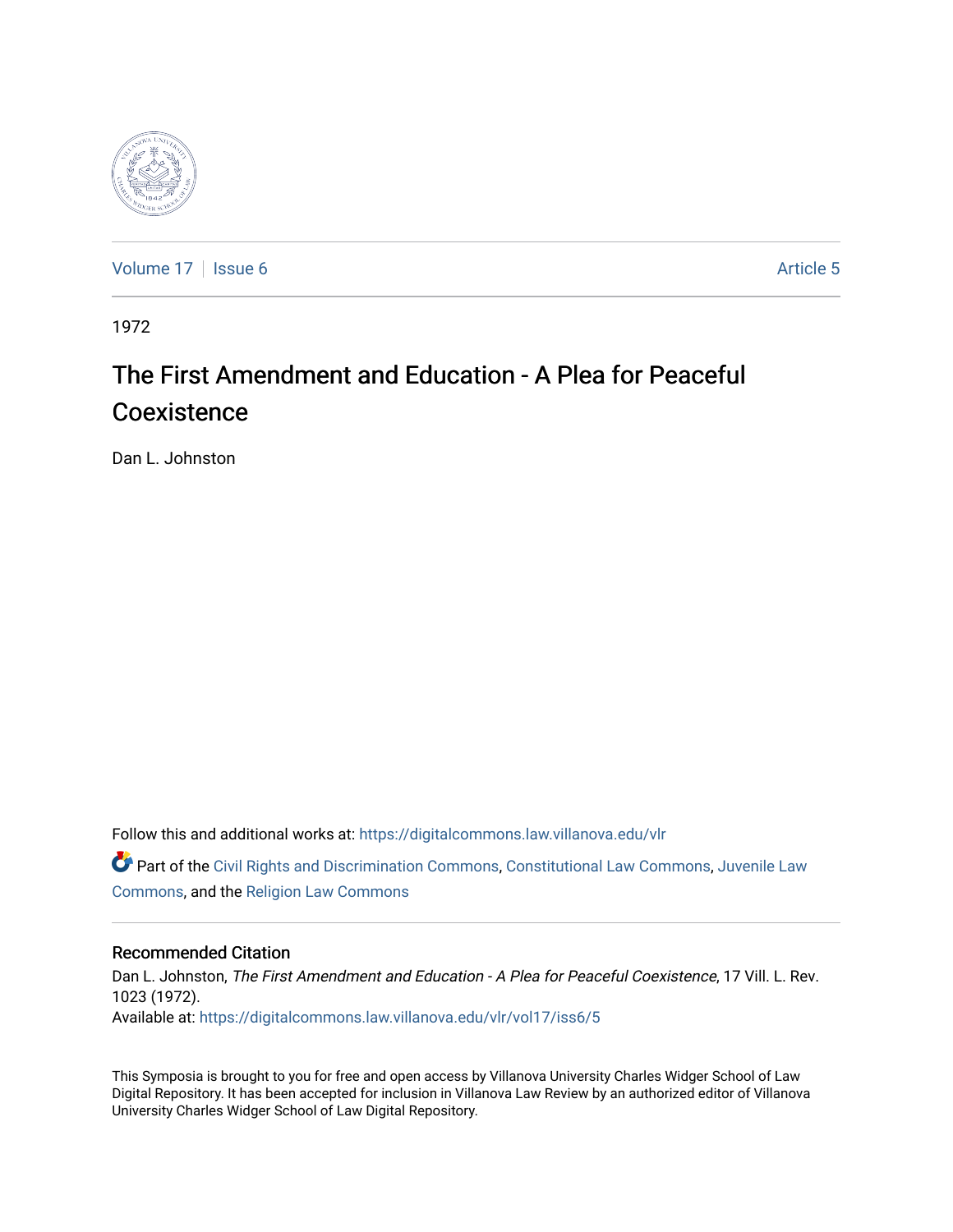**EDUCATIONAL** DECISION MAKING **JUNE 1972] 1023**

## THE FIRST AMENDMENT AND EDUCATION -A PLEA FOR PEACEFUL COEXISTENCE

#### DAN L. JOHNSTON<sup>†</sup>

SINCE *Tinker v. School District'* was decided in 1969, I have been reluctant to participate in symposia such as this because of my belief that handling one piece of litigation really does not make a lawyer an expert on education.

Also, I cannot, of course, speak for the United States Supreme Court. Justice Fortas ably did that in his opinion in *Tinker.* I can no longer speak for my clients - the students, John and Mary Beth Tinker and Chris Eckhart. Nor can I speak for the students' parents, at least some of whom believe that both the protests that they were engaged in during the Christmas season in 1965 and the decision of the Supreme Court in 1969 are now irrelevant to the changes this society needs to become democratic and to serve the interests of the people they think have to be served. Therefore, I can only express my personal opinion.

For anyone who perhaps does not know the circumstances of *Tinker,* let me briefly restate the facts. During the Christmas season in 1965, the Students for a Democratic Society (SDS) advocated a nationwide protest against the war in Vietnam. The form of the protest, to wear small pieces of cloth in the nature of black arm bands on one's arm, seems mild, uncontroversial, and mainstream in 1972. The specific purpose of the protest, as stated by my clients, who were Quakers and Unitarians, was to express their feeling of mourning for the dead on both sides in the Vietnam war and to express their support for the proposition espoused at that time by Senator Robert Kennedy - namely, that the 1965 Christmas truce be made openended. The school authorities in Des Moines first learned of the coming protest through an attempt to publish an editorial in the school newspaper at one of the high schools. The editorial was denied or censored by the advisor to the school newspaper. The principals of the senior and junior high schools then adopted a special regulation against the wearing of these armbands, stating that students who wore armbands to school would be asked to take them off and that, if they did not comply, they would be suspended from school.

Appeals were made to the school board to reverse that decision and, by a split vote, the school board, without discussing the merits,

t Member of Iowa Bar. B.A., Westmar College, 1960; LL.B., Drake University, 1964. 1. Tinker v. School Dist., 393 U.S. 503 (1969).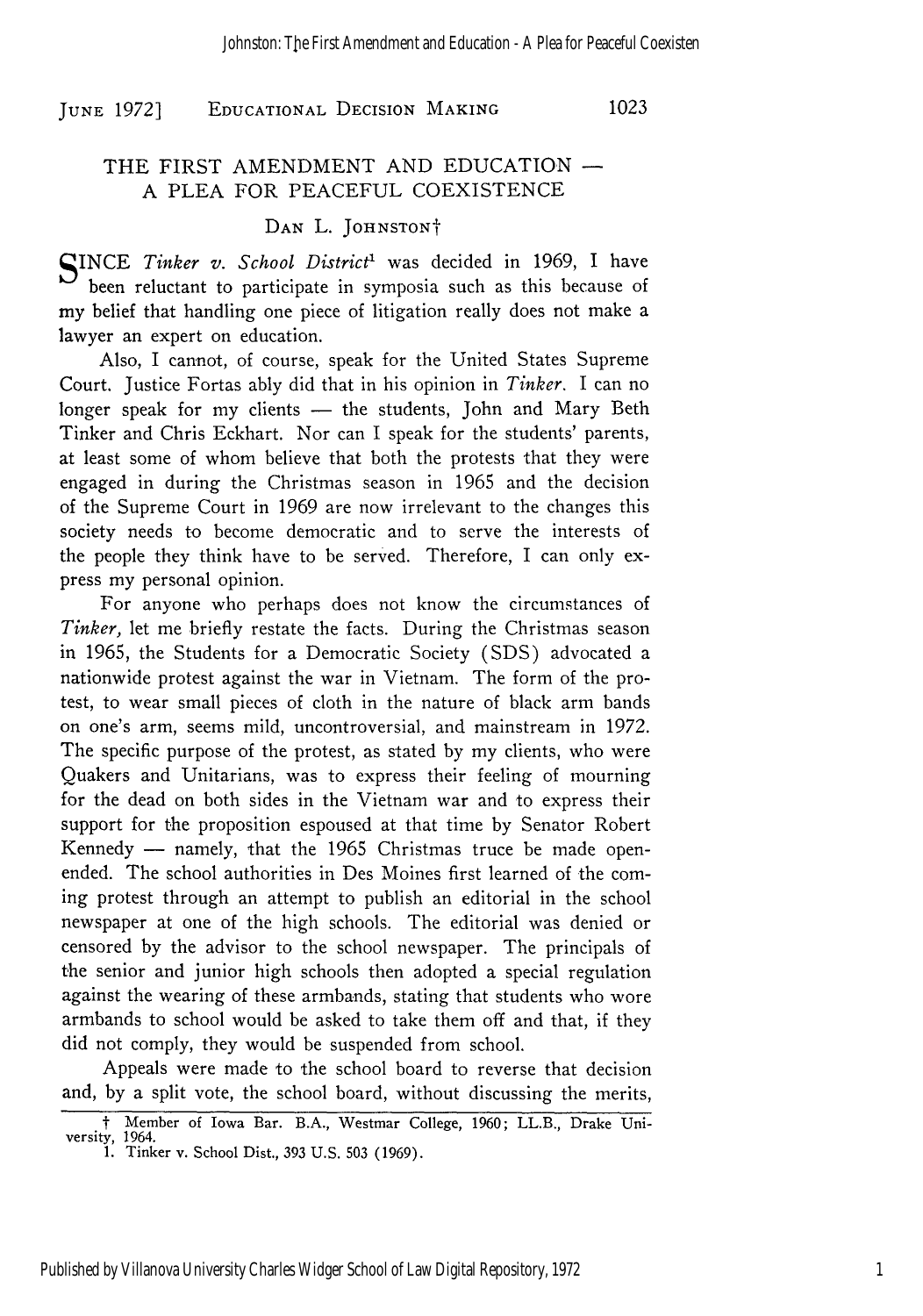## VILLANOVA LAW REVIEW 1024 [VOL. *17* **: p. 993**

said simply: "our administrators have made a decision and we have to support their decision." A suit was then filed in the United States District Court for the Southern District of Iowa, alleging a violation of the Civil Rights Act of 1871.<sup>2</sup> The judge ruled for the school and essentially held that, although the young people were engaged in conduct that was privileged as free speech, it was not sufficiently privileged. The authority of the school to control activities within the school building outweighed, in this particular situation, the interest of the students in their right to express their beliefs.<sup>3</sup> An appeal was taken to the United States Court of Appeals for the Eighth Circuit. The case was then heard by a three-judge panel which was unable to reach a decision. We were then asked to return to St. Louis to re-argue before the court of appeals en banc. Then the court, evenly divided, affirmed.4

There were two earlier cases from the Fifth Circuit that involved the wearing of "Freedom Buttons" by black students in high schools. In one case, even though the freedom buttons caused no disruption in the school, the students were suspended. The court ruled that these suspensions were illegal and the students had to be readmitted.<sup>5</sup> In a companion case there was evidence that the wearing of buttons had disrupted the schools and the Fifth Circuit supported the school and ordered that the students not be reinstated.' It was in that context, then, that the United States Supreme Court agreed to review the decision of the Court of Appeals in the *Tinker* case in which the record showed no evidence of disruption. By a 7-2 vote, the Supreme Court ruled that, absent some showing by the school that there would be a material and substantial disruption of the school caused by wearing armbands, the suspension of students for wearing such armbands was in violation of their right of freedom of speech under the first amendment of the United States Constitution.

There were basically three legal problems in *Tinker,* two which I will discuss very briefly and one which I will treat in more detail because I think it has more relevance for non-lawyers. Firstly, we were concerned with *Adderley v. Florida"* which involved young people who had taken a demonstration onto the grounds of a Florida jail to protest the arrest and imprisonment of a fellow civil rights demonstrator. The *Adderley* Court held that jailyards were not tra-

<sup>2.</sup> Act of April 20, **1871, ch.** *22, §* **1, 17** Stat. **13,** *codified in* 42 U.S.C. § **<sup>1983</sup> (1970). 3.** Tinker v. School Dist., **258** F. Supp. **971 (S.D.** Iowa **1966),** *aff'd,* 383 F.2d

**<sup>988</sup>**(8th Cir. 1967), *rev'd,* **393** U.S. **503 (1969).** 4. **383 F.2d** at **988.**

**<sup>5.</sup>** Burnside v. Byars, **363 F.2d** 744 (5th Cir. **1966). 6.** Blackwell v. Board of Educ., **363 F.2d** 749 (5th Cir. **1966). 7. 385 U.S. 39 (1966).**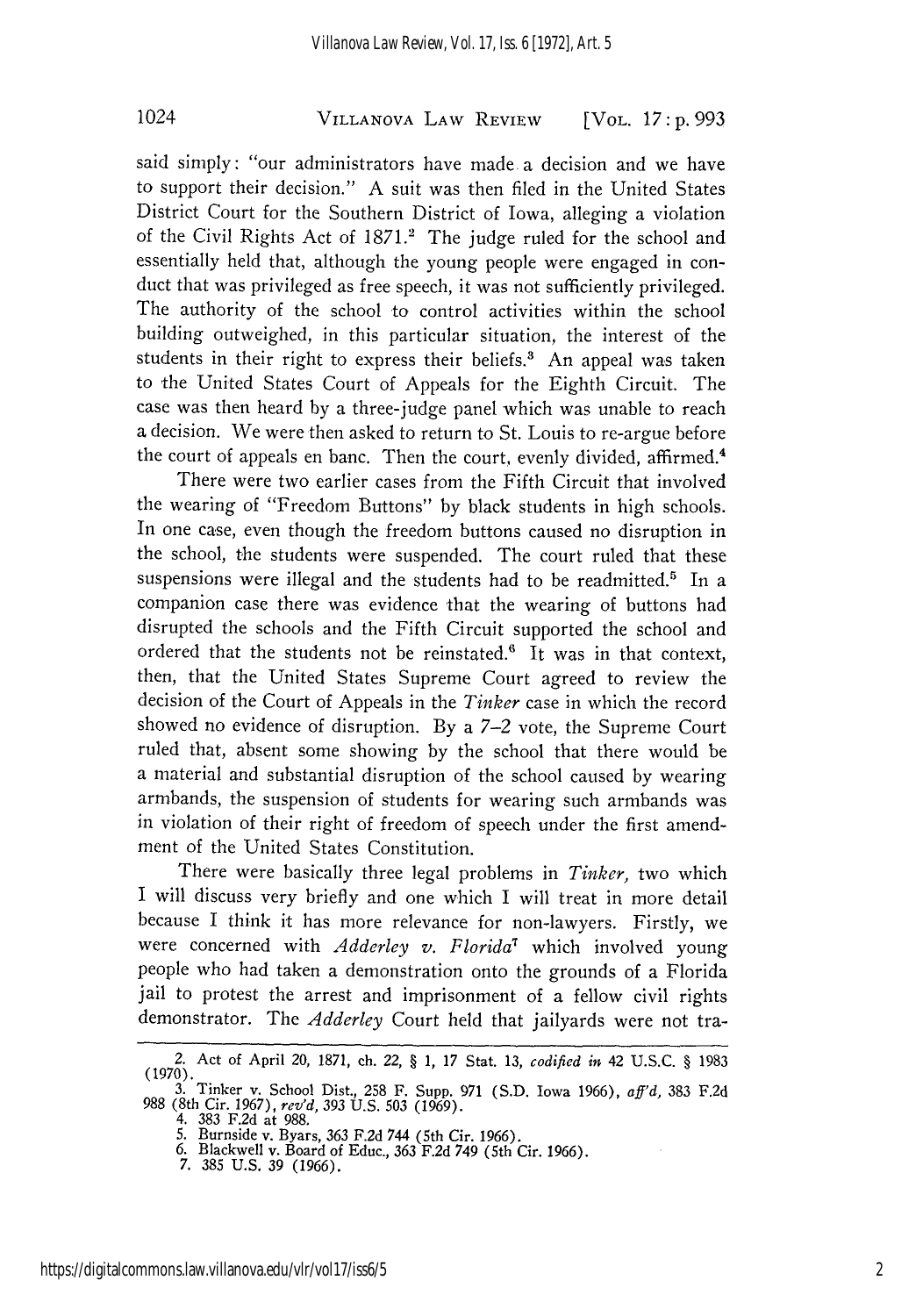## **EDUCATIONAL** DECISION **MAKING JUNE 1972] 1025**

ditional places where American citizens exercise freedom of speech by demonstration and seemed to say that the first amendment did not extend that far. Therefore, the trespass convictions of those demonstrators were upheld.

Secondly, at the trial level in *Tinker,* we were confronted with a problem concerning the burden of proof. The United States Supreme Court and other federal courts had said much about freedom of speech, primarily in the area of substantive law. Thus, we felt that, if we proved the students had engaged in their conduct for the purpose of expressing a point of view on a political issue, and proved they had been suspended from school for engaging in that activity, then the burden would shift to the school. The school would be required to come forward to show that there was some purpose in its action that overrode the students' right of free speech. Since that was the way we tried the case, it almost seemed as if the issues were never joined. Although arguably there were some incidents which had resulted from the wearing of arm 'bands and which could have been considered disruptive, the school did not bring forth any evidence on this issue. The school essentially took the position that it, for the most part, had absolute authority to decide what would or would not go on within the school system during school hours, and that the Bill of Rights and the first amendment did not apply to the school situation. Basically, that position is an application, in the purest form, of the doctrine of *in loco parentis, referred to by Dr. Shedd a few minutes ago — whereby* schools have the same authority over their students that a parent has over his child. Justice Black, in the minority in *Tinker,* dissented even more strongly in oral argument than he did in his written opinion. He noted that not only had the petitioners worn arm bands, but that Paul Tinker, who was 8 years old, and Hope Tinker, who was 13, had also worn arm bands. In the oral argument Justice Black wondered when this right of free speech began  $-$  did it begin with 5 year olds? in kindergarten? how broad a spectrum did it encompass? He clearly believed these questions involved a misapplication of the first amendment and constituted a serious, irresponsible invasion of the authority of public school officials. He believed the crucial question was whether students and teachers may use the school as a platform for the exercise of free speech  $-$  a question quite similar to the *Adderley* question, which focused upon the "proper" application of the first amendment and the Bill of Rights.

It is interesting, I think, in viewing the *in loco parentis* doctrine in the context of the *Tinker* case, to note that the Tinker children and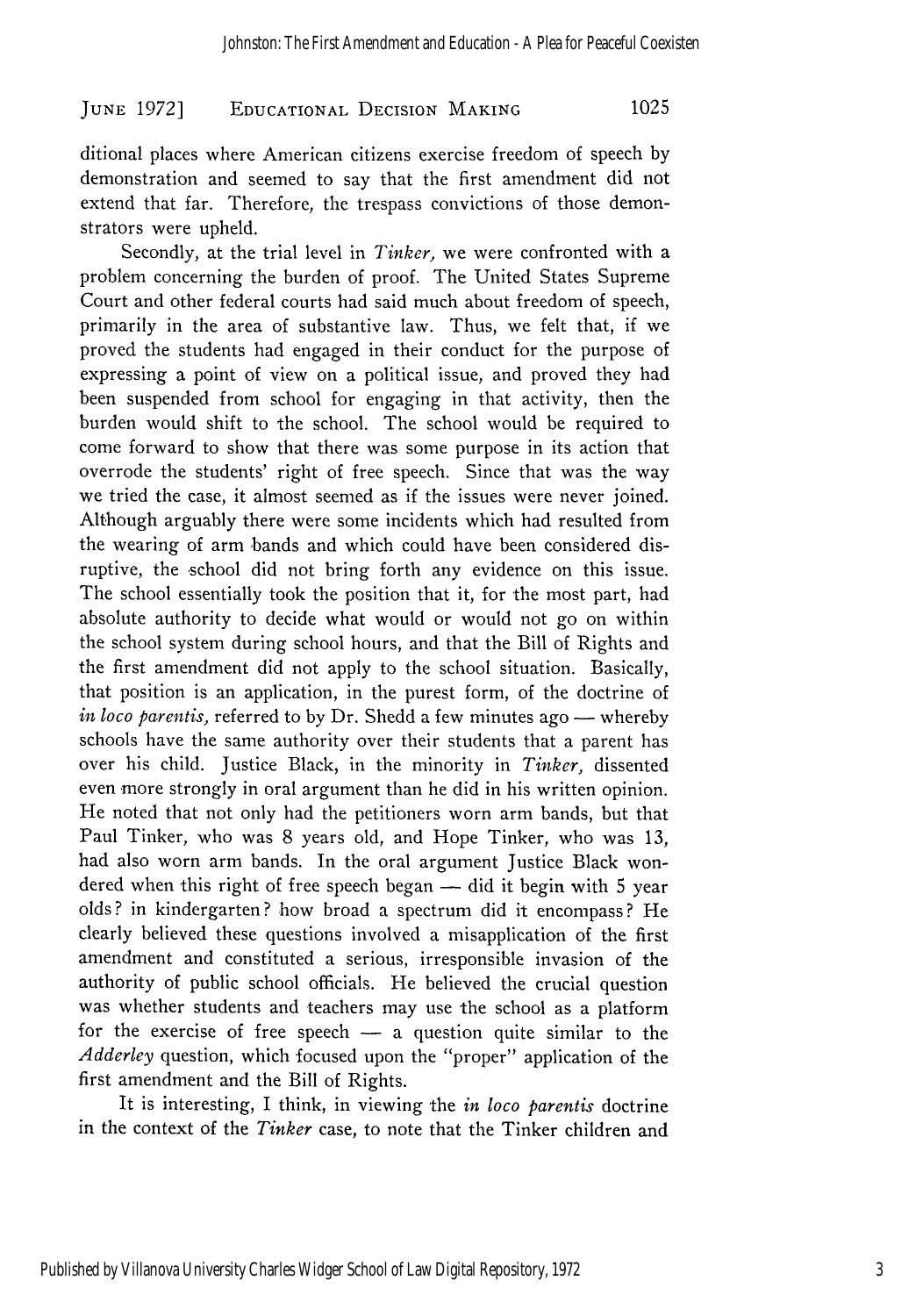## **VILLANOVA** LAW **REVIEW 1026** [VOL. *17:* **p.** *993*

Christopher Eckhart were acting *with* their parents in what they and their parents felt to be the legitimate exercise of the religious principles of the churches they were attending. Therefore, if the school, in fact, was attempting to act as the parents of the Tinker and Eckhart children while they were at school, it was countermanding the strong religious and political views of the actual parents of these three children. The parents, too, had worn arm bands, and the meeting at which the decision was made to wear arm bands was a church meeting attended by both parents and children.

So there comes a time, you see, when the *in loco parentis* doctrine goes much further than it was intended. It may actually come to the point of countermanding the exercise of parental responsibility over children. I believe the critical question involved in the doctrine and the critical question in Justice Black's dissent in *Tinker* - and also in the opinions of some federal courts in upholding the rights of schools to suspend students for the clothes they wear, or do not wear, or for the length of their hair  $-$  is the concept of limited government. It is not so much the one about which  $Dr$ . Shedd was talking  $-$  what rights do the students have?  $-$  but rather the question of what power does the government have over its citizens ? That is the critical question, and it seems to me that every time it has been reviewed by courts, in decisions which we view as almost venerable, the answer has been that government has very limtied power over the lives of its citizens and can interfere only after a showing that the interference is, in the expression of *Tinker*, "materially and substantially"<sup>8</sup> necessary for some legitimate government purpose.

So really what school authorities have to learn, I think, is to see themselves in the same context as policemen have had to learn to see themselves, only in a different factual situation. Policemen have had to learn that their power is not absolute, although that has been a hard lesson for them to learn in some instances. School authorities have had an even more difficult task in learning that their power is no longer absolute and is not nearly as broad as that which parents may exercise over their children, because public officials are creatures of a Constitution that creates a limited government. Before they make a decision that interferes or invades or alters the decisions of a citizen, no matter how young that citizen is, they must be able to justify it. They cannot simply say, as they did in *Tinker,* that a decision has been made and that the suspension was not for wearing arm bands, but for disregarding that decision.

**<sup>8. 393</sup> U.S.** at **509.**